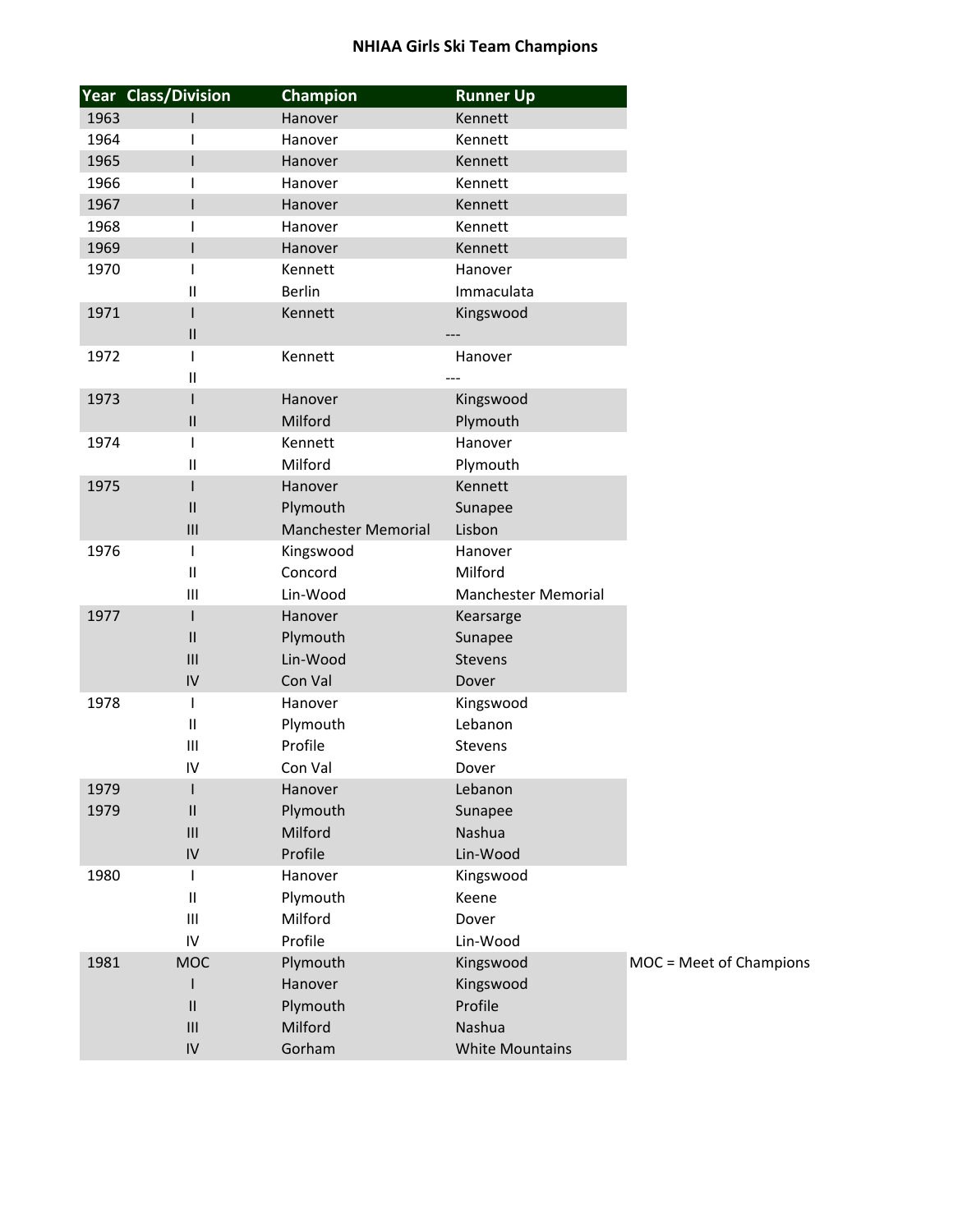|      | <b>Year Class/Division</b> | <b>Champion</b>        | <b>Runner Up</b>       |  |
|------|----------------------------|------------------------|------------------------|--|
| 1982 | MOC                        | Hanover                | Kingswood              |  |
|      | I                          | Hanover                | Kingswood              |  |
|      | $\mathbf{I}$               | Plymouth               | Con Val                |  |
|      | III                        | Milford                | Dover                  |  |
|      | IV                         | Gorham                 | Hopkinton              |  |
| 1983 | L                          | Hanover                | Kennett                |  |
|      | $\mathbf{I}$               | Plymouth               | Keene                  |  |
|      | III                        | Milford                | Dover                  |  |
|      | IV                         | Hopkinton              | Newfound               |  |
| 1984 | I                          | Hanover                | Kingswood              |  |
|      | $\mathbf{I}$               | Plymouth               | Con Val                |  |
|      | $\mathbf{III}$             | Milford                | Dover                  |  |
|      | IV                         | Hopkinton              | Belmont                |  |
| 1985 | I                          | Hanover                | Kingswood              |  |
|      | $\mathbf{II}$              | Plymouth               | Con Val                |  |
|      | III                        | Milford                | Dover                  |  |
|      | IV                         | Hopkinton              | <b>Belmont</b>         |  |
| 1986 | T                          | Hanover                | Kingswood              |  |
|      | $\mathbf{I}$               | Plymouth               | Con Val                |  |
|      | Ш                          | Milford                | Nashua                 |  |
|      | IV                         | Profile                | Belmont                |  |
| 1987 | I                          | Hanover                | Kennett                |  |
|      | $\mathbf{I}$               | Keene                  | Hopkinton              |  |
|      | $\mathsf{III}$             | Milford                | Dover                  |  |
|      | IV                         | Profile                | <b>White Mountains</b> |  |
|      | V                          | <b>Belmont</b>         | Newfound               |  |
| 1988 | T                          | Hanover                | Kennett                |  |
|      | $\mathbf{I}$               | Hopkinton              | Keene                  |  |
|      | III                        | Milford                | Derryfield             |  |
|      | IV                         | Profile                | <b>White Mountains</b> |  |
|      | V                          | Belmont                | Newfound               |  |
| 1989 | L                          | Hanover                | Kennett                |  |
|      | $\mathsf{II}$              | Concord                | Hopkinton              |  |
|      | III                        | Milford                | Derryfield             |  |
|      | IV                         | <b>White Mountains</b> | Lin-Wood               |  |
|      | V                          | Sant Bani              | Newfound               |  |
| 1990 | T                          | Hanover                | Kennett                |  |
|      | $\mathbf{I}$               | Concord                | Hopkinton              |  |
|      | Ш                          | Milford                | Manchester West        |  |
|      | IV                         | Littleton              | Profile                |  |
|      | $\vee$                     | Sant Bani              | Belmont                |  |
| 1991 | $L - I$                    | Hanover                | Kennett                |  |
|      | $M-S$                      | Hopkinton              | <b>Belmont</b>         |  |
|      | Alpine-L-I                 | Kearsarge              | Laconia                |  |
|      | Alpine-M-S                 | Profile                | Inter-Lakes            |  |
|      | Nordic-L-I                 | Monadnock              | Con Val                |  |
|      | Nordic-M-S                 | <b>Fall Mountain</b>   | Littleton              |  |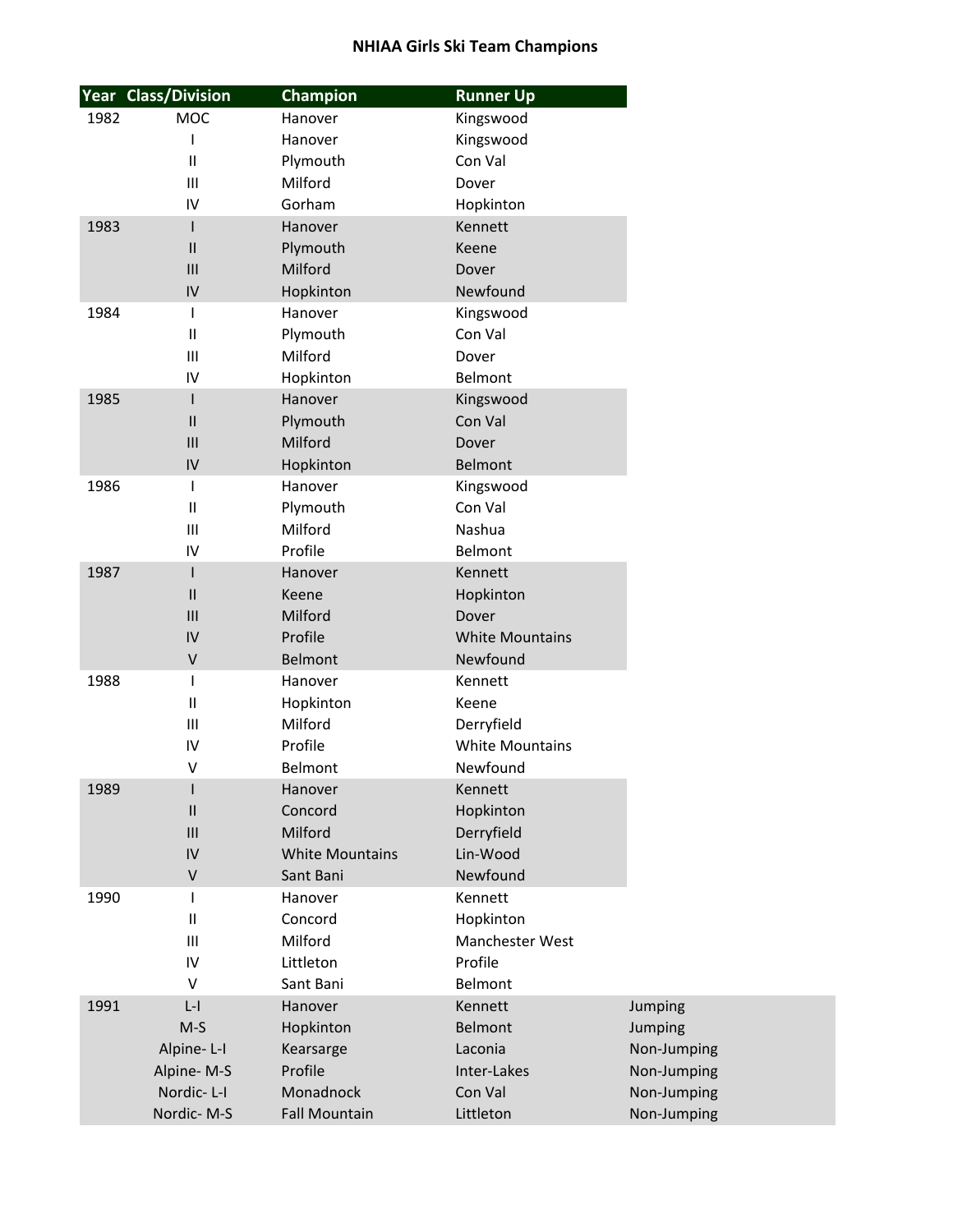|      | <b>Year Class/Division</b> | <b>Champion</b>           | <b>Runner Up</b>          |             |
|------|----------------------------|---------------------------|---------------------------|-------------|
| 1992 | $L - I$                    | Hanover                   | Lebanon                   | Jumping     |
|      | $M-S$                      | Hopkinton                 | Gilford                   | Jumping     |
|      | Alpine-L-I                 | Laconia                   | Kearsarge                 | Non-Jumping |
|      | Alpine-M-S                 | Profile                   | Littleton                 | Non-Jumping |
|      | Nordic-L-I                 | Monadnock                 | Con Val                   | Non-Jumping |
|      | Nordic-M-S                 | Littleton                 | <b>Fall Mountain</b>      | Non-Jumping |
| 1993 |                            | Hanover                   | Lebanon                   |             |
|      | $\mathbf{II}$              | Hopkinton                 | Sant Bani                 |             |
|      | Alpine-III                 | Inter-Lakes               | Kearsarge                 |             |
|      | Nordic-III                 | Littleton                 | Keene                     |             |
| 1994 | L                          | Kennett                   | Gilford                   |             |
|      | $\mathbf{I}$               | Hopkinton                 | Newfound                  |             |
|      | Alpine-III                 | Kearsarge                 | Profile                   |             |
|      | Nordic-III                 | Littleton                 | Keene                     |             |
| 1995 | ı                          | Kennett                   | Hanover                   |             |
|      | $\mathbf{I}$               | Hopkinton                 | Sunapee                   |             |
|      | Alpine-III                 | Kearsarge                 | Woodsville                |             |
|      | Nordic-III                 | Littleton                 | Monadnock                 |             |
| 1996 |                            | Kennett                   | Gilford                   |             |
|      | $\mathbf{I}$               | Hopkinton                 | Sunapee                   |             |
|      | Alpine-III                 | Woodsville                | Littleton                 |             |
|      | Nordic-III                 | Littleton                 | <b>Fall Mountain</b>      |             |
| 1997 |                            | Hanover                   | Gilford                   |             |
|      | $\mathbf{I}$               | Hopkinton                 | Derryfield                |             |
|      | Alpine-III                 | <b>Manchester Central</b> | Kingswood                 |             |
|      | Nordic-III                 | Littleton                 | <b>Fall Mountain</b>      |             |
| 1998 | ı                          | Hanover                   | Kennett                   |             |
|      | $\mathbf{I}$               | Hopkinton                 | Derryfield                |             |
|      | Alpine-III                 | Profile                   | <b>Berlin</b>             |             |
|      | Nordic-III                 | Inter-Lakes               | Littleton                 |             |
|      | Alpine- IV                 | Keene                     | Kearsarge                 |             |
|      | Nordic-IV                  | <b>Fall Mountain</b>      | Keene                     |             |
| 1999 |                            | Hanover                   | Kennett                   |             |
|      | $\mathsf{I}$               | Hopkinton                 | Derryfield                |             |
|      | Alpine-III                 | Profile                   | Kingswood                 |             |
|      | Nordic-III                 | Inter-Lakes               | <b>White Mountains</b>    |             |
|      | Alpine-IV                  | Kearsarge                 | <b>Manchester Central</b> |             |
|      | Nordic-IV                  | <b>Fall Mountain</b>      | Con Val                   |             |
| 2000 |                            | Hanover                   | Kennett                   |             |
|      | $\mathbf{I}$               | Derryfield                | Hopkinton                 |             |
|      | Alpine-III                 | Profile                   | Kingswood                 |             |
|      | Nordic-III                 | Inter-Lakes               | <b>White Mountains</b>    |             |
|      | Alpine-IV                  | Keene                     | Kearsarge                 |             |
|      | Nordic-IV                  | <b>Fall Mountain</b>      | Monadnock                 |             |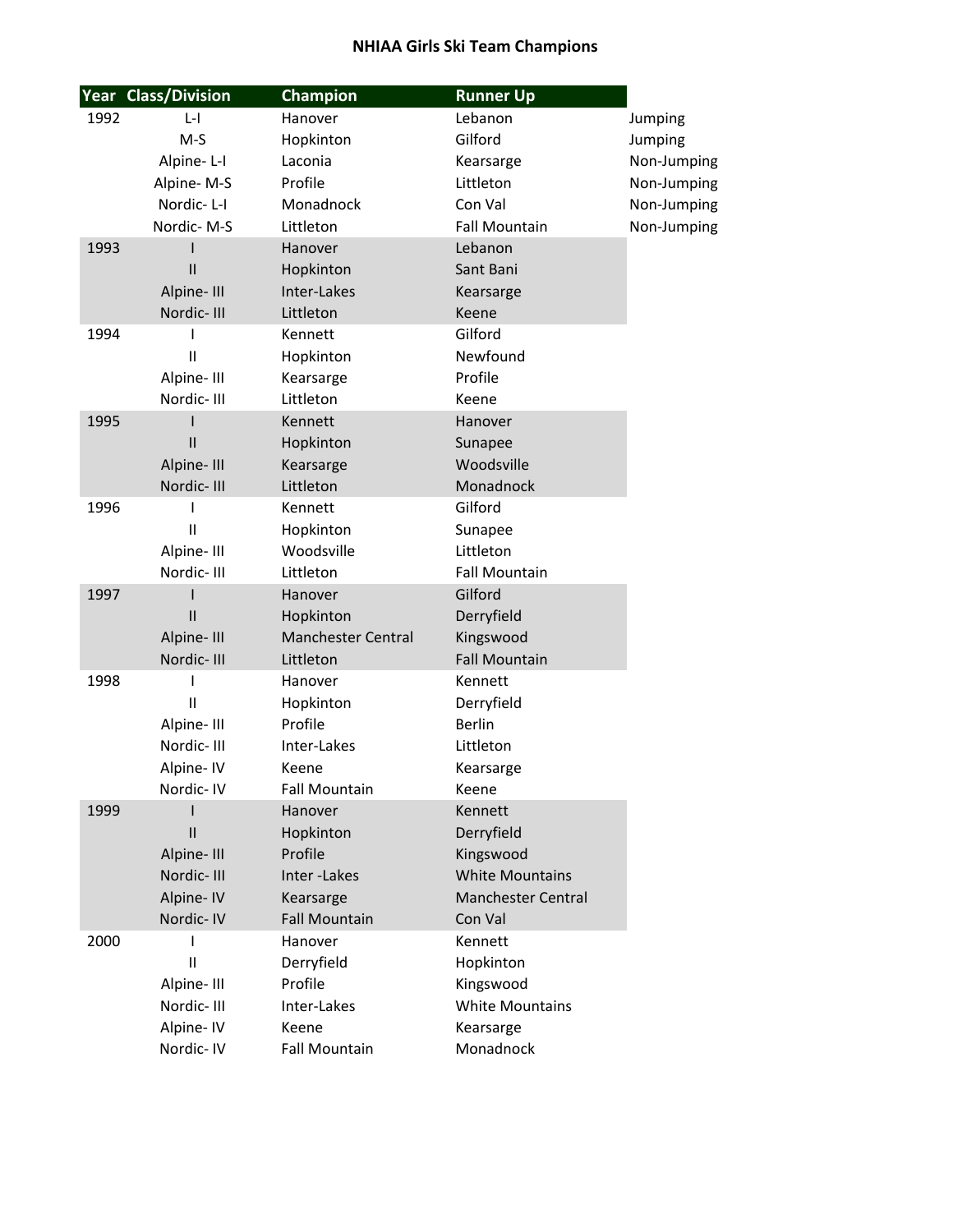|      | <b>Year Class/Division</b> | <b>Champion</b>                  | <b>Runner Up</b>       |
|------|----------------------------|----------------------------------|------------------------|
| 2001 |                            | Plymouth                         | Hanover                |
|      | $\mathbf{I}$               | Derryfield                       | Hopkinton              |
|      | Alpine-III                 | Gilford                          | Profile                |
|      | Nordic-III                 | Inter-Lakes                      | <b>White Mountains</b> |
|      | Alpine- IV                 | Kearsarge                        | <b>Bishop Guertin</b>  |
|      | Nordic-IV                  | Souhegan                         | <b>Fall Mountain</b>   |
| 2002 | ı                          | Hanover                          | Kennett                |
|      | $\mathbf{I}$               | Derryfield                       | Nashua                 |
|      | Alpine-III                 | Gilford                          | Profile                |
|      | Nordic-III                 | Inter-Lakes                      | <b>White Mountains</b> |
|      | Alpine- IV                 | Kearsarge                        | <b>Bishop Guertin</b>  |
|      | Nordic-IV                  | Keene                            | <b>Fall Mountain</b>   |
| 2003 | Alpine-I                   | Keene                            |                        |
|      | Alpine-II                  | Kennett                          |                        |
|      | Alpine-III                 | Gilford                          |                        |
|      | Alpine- IV                 | Profile                          |                        |
|      | Nordic-I                   | Keene                            |                        |
|      | Nordic-II                  | Hanover                          |                        |
|      | Nordic-III                 | <b>White Mountains</b>           |                        |
|      | Nordic-IV                  | Inter-Lakes                      |                        |
| 2004 | Alpine-I                   | Keene                            |                        |
|      | Alpine-II                  | Kennett                          |                        |
|      | Alpine-III                 | <b>Bow</b>                       |                        |
|      | Alpine-IV                  | Profile                          |                        |
|      | Nordic-1                   | Keene                            |                        |
|      | Nordic-II                  | Kennett                          |                        |
|      | Nordic-III                 | Gilford                          |                        |
|      | Nordic-IV                  | Inter-Lakes                      |                        |
| 2005 | Alpine-I                   | <b>Bishop Guertin</b>            |                        |
|      | Alpine- II                 | Kennett                          |                        |
|      | Alpine-III                 | Kearsarge                        |                        |
|      | Alpine- IV                 | Profile                          |                        |
|      | Nordic-I                   | Keene                            |                        |
|      | Nordic-II                  | Kennett                          |                        |
|      | Nordic-III                 | Gilford                          |                        |
|      | Nordic-IV                  | Hopkinton                        |                        |
| 2006 | Alpine-I                   | <b>Bishop Guertin</b><br>Kennett |                        |
|      | Alpine-II<br>Alpine-III    | Bow                              |                        |
|      | Alpine- IV                 | Profile                          |                        |
|      | Nordic-I                   | Keene                            |                        |
|      | Nordic-II                  | Hanover                          |                        |
|      | Nordic-III                 | Gilford                          |                        |
|      |                            |                                  |                        |
|      | Nordic-IV                  | Hopkinton                        |                        |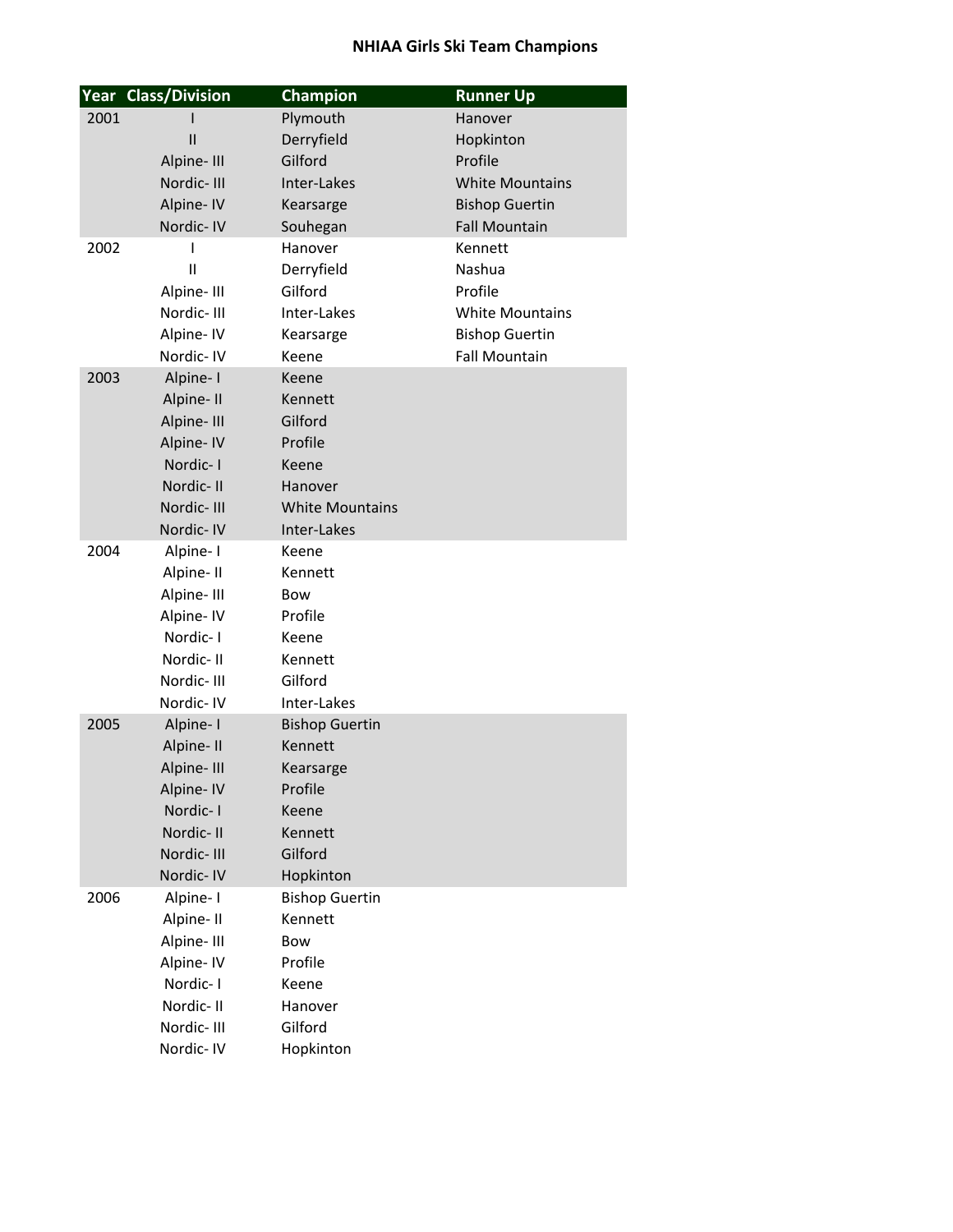|      | <b>Year Class/Division</b> | <b>Champion</b>        | <b>Runner Up</b> |
|------|----------------------------|------------------------|------------------|
| 2007 | Alpine-I                   | <b>Manchester West</b> |                  |
|      | Alpine-II                  | Kennett                |                  |
|      | Alpine-III                 | Kearsarge              |                  |
|      | Alpine- IV                 | Gorham                 |                  |
|      | Nordic-I                   | Concord                |                  |
|      | Nordic-II                  | Hanover                |                  |
|      | Nordic-III                 | Gilford                |                  |
|      | Nordic-IV                  | Hopkinton              |                  |
| 2008 | Alpine-I                   | Keene                  |                  |
|      | Alpine-II                  | Kennett                |                  |
|      | Alpine-III                 | Gilford                |                  |
|      | Alpine-IV                  | Lin-Wood               |                  |
|      | Nordic-1                   | Keene                  |                  |
|      | Nordic-II                  | Hanover                |                  |
|      | Nordic-III                 | <b>Fall Mountain</b>   |                  |
|      | Nordic-IV                  | Hopkinton              |                  |
| 2009 | Alpine-I                   | Pinkerton              |                  |
|      | Alpine-II                  | Kennett                |                  |
|      | Alpine-III                 | <b>Bishop Brady</b>    |                  |
|      | Alpine-IV                  | Lin-Wood               |                  |
|      | Nordic-I                   | Concord                |                  |
|      | Nordic-II                  | Hanover                |                  |
|      | Nordic-III                 | <b>Fall Mountain</b>   |                  |
|      | Nordic-IV                  | Hopkinton              |                  |
| 2010 | Alpine-I                   | Keene                  |                  |
|      | Alpine-II                  | Plymouth               |                  |
|      | Alpine-III                 | <b>Bishop Brady</b>    |                  |
|      | Alpine-IV                  | Profile                |                  |
|      | Nordic-I                   | Concord                |                  |
|      | Nordic-II                  | Hanover                |                  |
|      | Nordic-III                 | Bow                    |                  |
|      | Nordic-IV                  | Hopkinton              |                  |
| 2011 | Alpine-I                   | Exeter                 |                  |
|      | Alpine-II                  | Kennett                |                  |
|      | Alpine-III                 | <b>Bishop Brady</b>    |                  |
|      | Alpine-IV                  | Lin-Wood               |                  |
|      | Nordic-I<br>Nordic-II      | Concord<br>Hanover     |                  |
|      | Nordic-III                 |                        |                  |
|      | Nordic-IV                  | Bow                    |                  |
| 2012 | Alpine-I                   | Hopkinton<br>Exeter    |                  |
|      | Alpine-II                  | Kennett                |                  |
|      | Alpine-III                 | Gilford                |                  |
|      | Alpine-IV                  | Profile                |                  |
|      | Nordic-I                   | Concord                |                  |
|      | Nordic-II                  | Hanover                |                  |
|      | Nordic-III                 | Bow                    |                  |
|      | Nordic-IV                  | Hopkinton              |                  |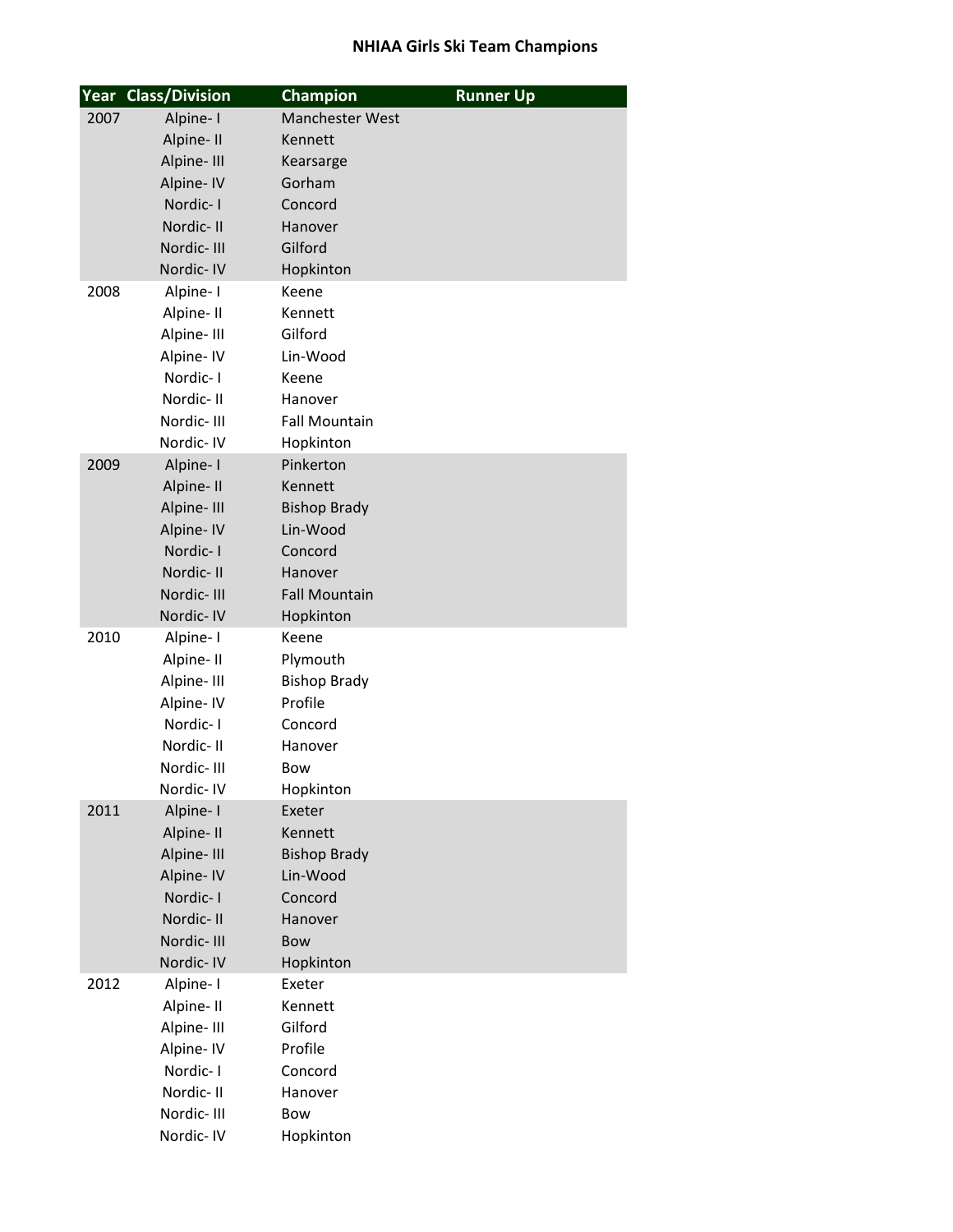|      | <b>Year Class/Division</b>           | <b>Champion</b>        | <b>Runner Up</b> |
|------|--------------------------------------|------------------------|------------------|
| 2013 | Alpine-I                             | Exeter                 |                  |
|      | Alpine-II                            | Kennett                |                  |
|      | Alpine-III                           | Gilford                |                  |
|      | Alpine- IV                           | Profile                |                  |
|      | Nordic-I                             | Concord                |                  |
|      | Nordic-II                            | Hanover                |                  |
|      | Nordic-III                           | Bow                    |                  |
|      | Nordic-IV                            | Hopkinton              |                  |
| 2014 | Alpine-I                             | Exeter                 |                  |
|      | Alpine-II                            | Kennett                |                  |
|      | Alpine-III                           | Prospect Mountain      |                  |
|      | Alpine- IV                           | Lin-Wood               |                  |
|      | Nordic-I                             | Concord                |                  |
|      | Nordic-II                            | Kingswood              |                  |
|      | Nordic-III                           | <b>Bow</b>             |                  |
|      | Nordic-IV                            | Hopkinton              |                  |
| 2015 | Alpine-I                             | Portsmouth             |                  |
|      | Alpine-II                            | Kennett                |                  |
|      | Alpine-III                           | <b>Bishop Brady</b>    |                  |
|      | Alpine-IV                            | Profile                |                  |
|      | Nordic-I                             | Concord                |                  |
|      | Nordic-II                            | Kennett                |                  |
|      | Nordic-III                           | <b>White Mountains</b> |                  |
|      | Nordic-IV                            | Moultonborough         |                  |
| 2016 | Alpine-I                             | Pinkerton              |                  |
|      | Alpine-II                            | Kennett                |                  |
|      | Alpine-III                           | Kearsarge              |                  |
|      | Alpine-IV                            | Gorham                 |                  |
|      | Nordic-I                             | Concord                |                  |
|      | Nordic-II                            | Kennett                |                  |
|      | Nordic-III                           | Kearsarge              |                  |
|      | Nordic-IV                            | Moultonborough         |                  |
| 2017 | Alpine-I                             | Pinkerton              |                  |
|      | Alpine-II                            | Kennett                |                  |
|      | Alpine-III                           | Kearsarge              |                  |
|      | Alpine- IV                           | Lin-Wood               |                  |
|      | Cross Country- I<br>Cross Country-II | Concord<br>Kennett     |                  |
|      | Cross Country-III                    | Kearsarge              |                  |
|      | Cross Country-IV                     | Moultonborough         |                  |
| 2018 | Alpine-I                             | <b>Bedford</b>         |                  |
|      | Alpine-II                            | Kennett                |                  |
|      | Alpine-III                           | Kearsarge              |                  |
|      | Alpine-IV                            | Profile                |                  |
|      | Cross Country-1                      | Concord                |                  |
|      | Cross Country-II                     | Kennett                |                  |
|      | Cross Country-III                    | Kearsarge              |                  |
|      | Cross Country-IV                     | Inter-Lakes            |                  |